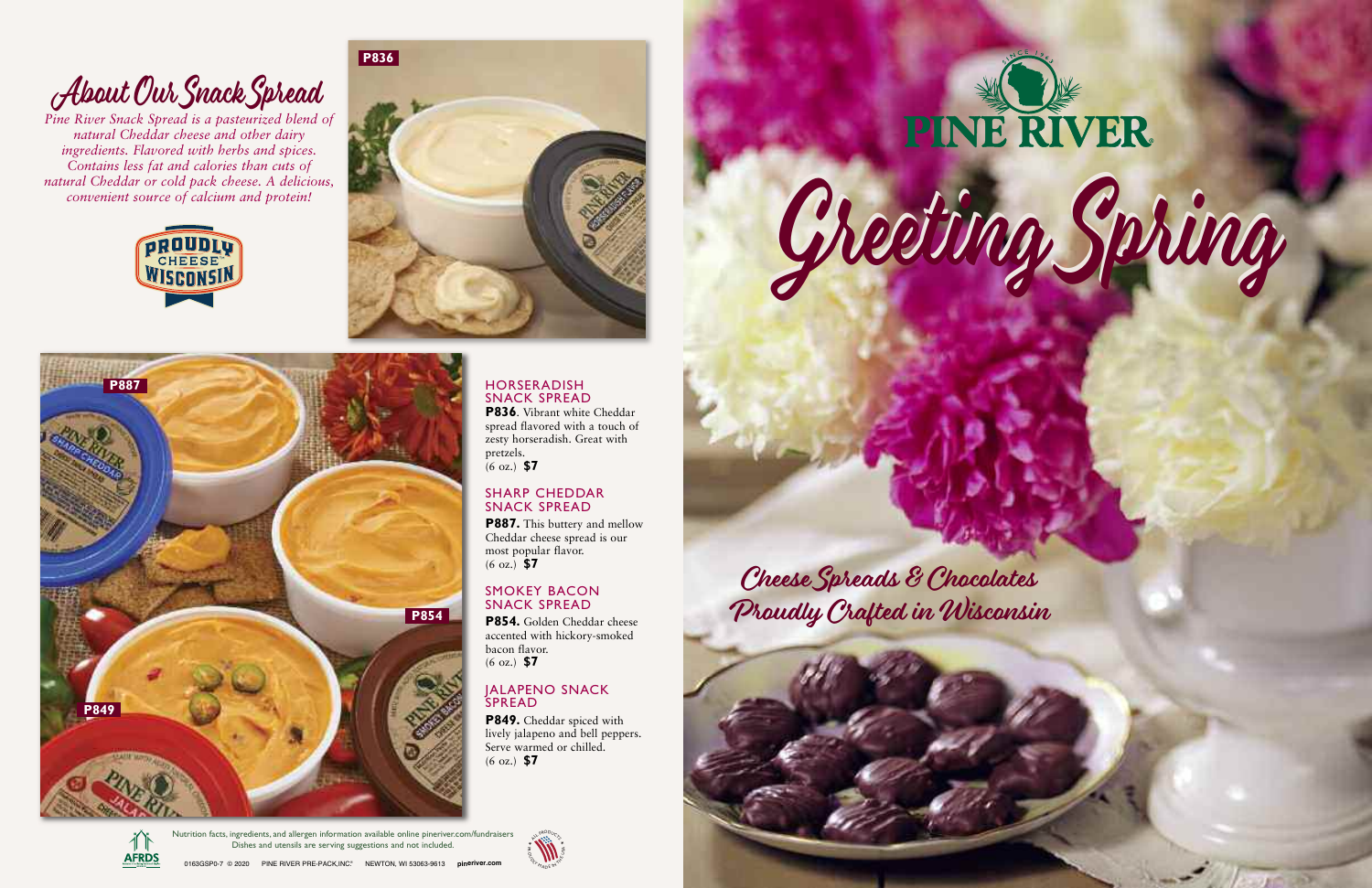*Pine River old-fashioned chocolates have won fifteen Seal of Excellence Awards at the Wisconsin State Fair.*

**Shown at left:**

PEANUT CARAMEL CLUSTERS **P980.** Peanuts and chewy vanilla caramel coated with delicious milk chocolate. **Seal of Excellence Award winner**!



About Our Chocolates

**P210.** Crunchy, salty pretzels are coated with sumptious milk chocolate. **Seal of Excellence Award winner**! (4.5 oz. foil bag) **\$7**

### MINI MINT MOONBEAMS™

**P750.** Milk chocolate dipped sandwich cookies with mint flavored creme centers. Mini version of our Seal of Excellence Award winning Mint Moonbeams™ chocolates! (4 oz. foil bag) **\$7** PECAN JAMBOREES<sup>®</sup> **P780.** Pecans and chewy vanilla caramel, coated with milk chocolate. **Seal of Excellence Award winner**! (4 oz. foil bag) **\$7**



## CHOCOLATE DIPPED PRETZELS

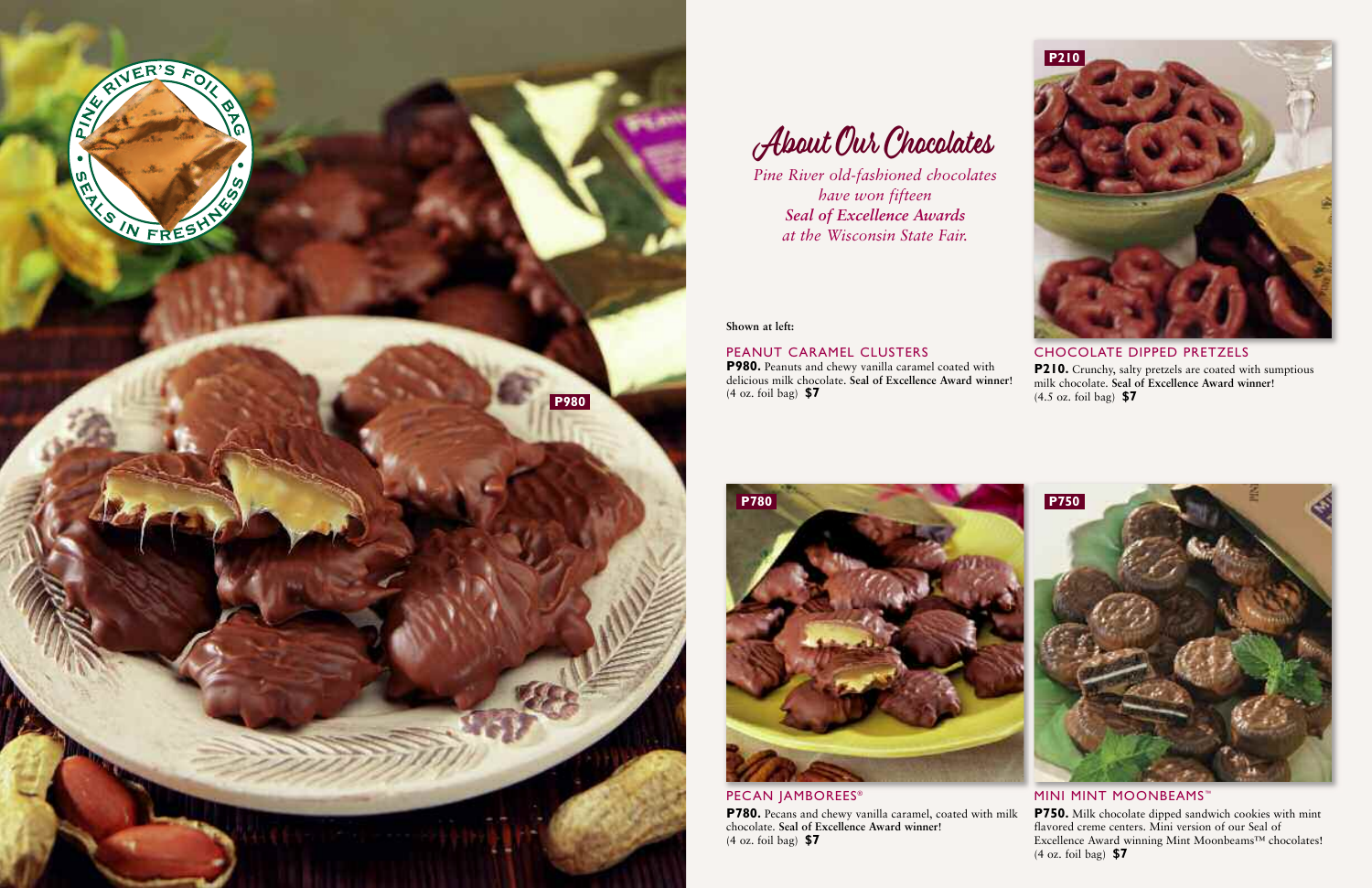

BEEF SUMMER SAUSAGE **P850.** This traditional beef summer sausage makes neat cracker-sized slices. (5 oz. stick) **\$7**

SWEET BERRY MIX

**P010.** Raisins, banana chips, craisins, almonds, and walnuts in a high energy snack mix. (6 oz. foil bag) **\$7**

OLD-TIME CARAMELS **P220.** Soft, chewy caramels with sweet vanilla centers wrapped in old-fashioned cellophane. (5.5 oz. foil bag) **\$7**



FROSTED MINI COOKIES **P990.** Mini chocolate sandwich cookies are frosted in a sweet and creamy confection. (5.5 oz. foil bag) **\$7**



MILK CHOCOLATE BUNNY **P500.** This charming solid milk chocolate bunny is packed in a pretty, pastel gift box. (5 oz.) **\$7**

RAINFOREST CASHEW HALVES **P190**. Gently roasted and lightly salted super-fresh cashew halves are always a good choice. (4 oz. foil bag) **\$7**



CARAMEL FRIENDS **P090.** Milk chocolate bunnies, chicks, and ducks filled with soft and luscious vanilla caramel. (4 oz. foil bag) **\$7**





CHOCOLATE RAISINS **P430.** Plump, sweet raisins covered with real milk chocolate are a classic treat. (5 oz. foil bag) **\$7**